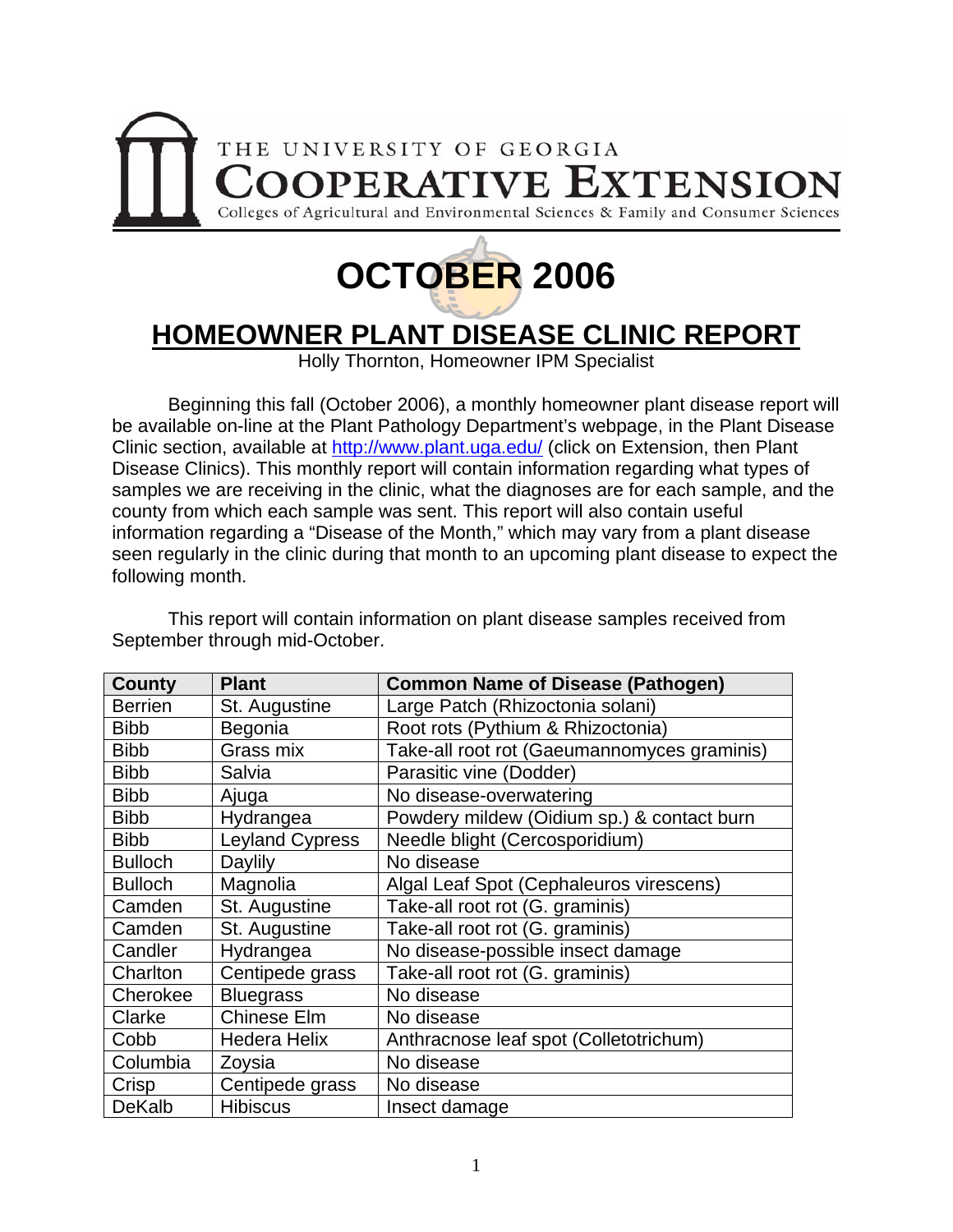| <b>DeKalb</b> | St. Augustine          | No disease                                    |
|---------------|------------------------|-----------------------------------------------|
| <b>DeKalb</b> | Liriope                | Anthracnose (Colletotrichum) & Phyllosticta   |
| <b>DeKalb</b> | Boxwood                | No disease-planted too deep                   |
| <b>DeKalb</b> | Zoysia                 | <b>Rust</b>                                   |
| Dougherty     | St. Augustine          | Gray Leaf Spot (Pyricularia grisea)           |
| Fayette       | <b>Bermuda</b>         | Anthracnose (Colletotrichum)                  |
| Fulton        | <b>Crepe Myrtle</b>    | Oedema-cultural                               |
| Fulton        | Viburnum               | No disease                                    |
| Gordon        | Oak                    | No disease                                    |
| Gordon        | Arborvitae             | No disease-planted too deep                   |
| Gordon        | Holly                  | Black root rot (Thielaviopsis basicola)       |
| Grady         | Mushroom i.d.          | Lactarius or Russula                          |
| Gwinnett      | <b>Leyland Cypress</b> | No disease                                    |
| Gwinnett      | Arborvitae             | No disease                                    |
| Jasper        | St. Augustine          | Take-all root rot (G. graminis)               |
| Jasper        | St. Augustine          | No disease                                    |
| Jefferson     | Peas                   | Charcoal Rot (Macrophomina phaseolina)        |
| Jefferson     | St. Augustine          | Take-all root rot (G. graminis)               |
| Johnson       | Centipede grass        | Take-all root rot (G. graminis)               |
| Jones         | St. Augustine          | Take-all root rot (G. graminis)               |
| Lee           | Centipede grass        | No disease-site problems-no drainage          |
| Lee           | Centipede grass        | Take-all root rot (G. graminis)               |
| Monroe        | Centipede grass        | No disease                                    |
| Monroe        | Zoysia                 | Take-all root rot (G. graminis) & Rhizoctonia |
| Monroe        | Begonia                | Root/crown rot (Rhizoctonia)                  |
| Morgan        | Creeper                | Root rot (Leptosphaerulina)                   |
| Morgan        | St. Augustine          | Take-all root rot (G. graminis)               |
| Morgan        | Bermuda                | Take-all root rot (G. graminis)               |
| Muscogee      | Zoysia                 | <b>Rust</b>                                   |
| Muscogee      | Zoysia                 | No disease-thatch build-up                    |
| Newton        | Pecan                  | Pecan scab (Fusicladium)                      |
| Putnam        | St. Augustine          | Root rots (Pythium and Rhizoctonia)           |
| Putnam        | St. Augustine          | Take-all root rot (G. graminis) & Chinch bug  |
| Richmond      | Tomato                 | Tomato-spotted wilt virus (TSWV)              |
| Rockdale      | <b>Bermuda</b>         | No disease                                    |
| Rockdale      | <b>Bermuda</b>         | No disease                                    |
| Spalding      | <b>Muscadine</b>       | Root rot (Possible Pythium & Phytophthora)    |
| Walton        | Oak                    | Possible bacterial leaf scorch (Xylella)      |
| Ware          | Ligustrum              | Slime mold                                    |
| Webster       | Centipede grass        | Take-all root rot (G. graminis)               |
| Worth         | St. Augustine          | Take-all root rot (G. graminis)               |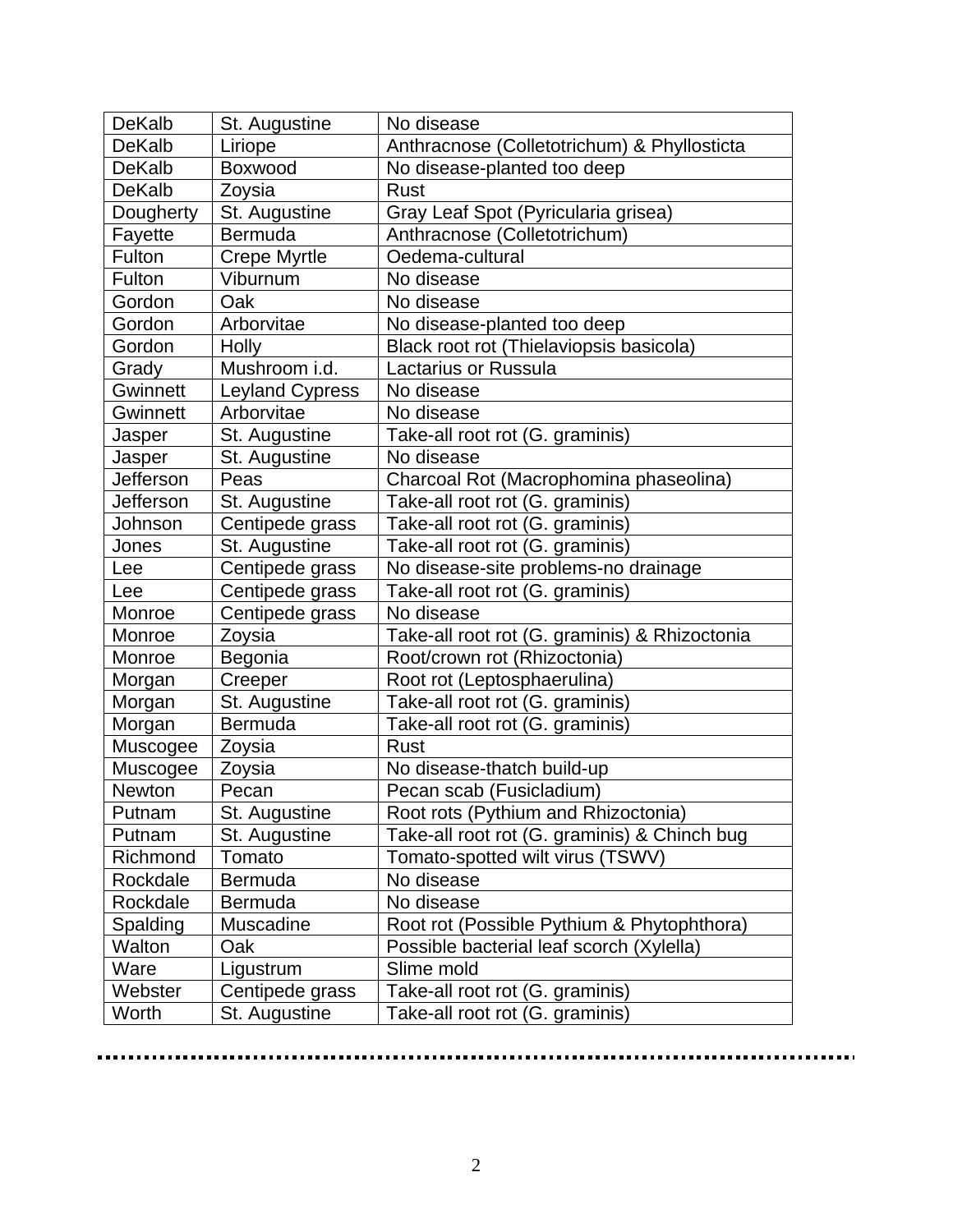# **DISEASES of THE MONTH**

### **TAKE-ALL ROOT ROT** on various Turfgrass genera

Seen most commonly in spring and fall when soil temperatures are 60-65°F



Take-all root rot, caused by the fungal pathogen *Gaeumannomyces graminis* var. *graminis*, has been wreaking havoc on lawns in Georgia this summer and fall. Symptoms of disease are most prominent on lawns stressed by hot, dry weather like we've had this past summer across Georgia. Initial symptoms of take-all root rot are circular to irregular straw-colored to light brown thinning patches (anywhere from 6 inches to 3 ft in diameter) in the turf. As the disease progresses, patches may coalesce, eventually killing large areas of the lawn. The patches can reappear in subsequent years causing extensive damage to the turf.

Take-all root rot is sometimes confused with Brown/Large Patch (caused by *Rhizoctonia solani*) because of field symptoms. These two diseases can be distinguished from each other by pulling on a yellow or brown blade/leaf of grass. The blade infected with Rhizoctonia Brown Patch will give some resistance when pulled on, whereas turf infected with Take-all will easily pull from the ground. Also, the stolons infected with *Rhizoctonia* generally will not be brown/black as with Take-all.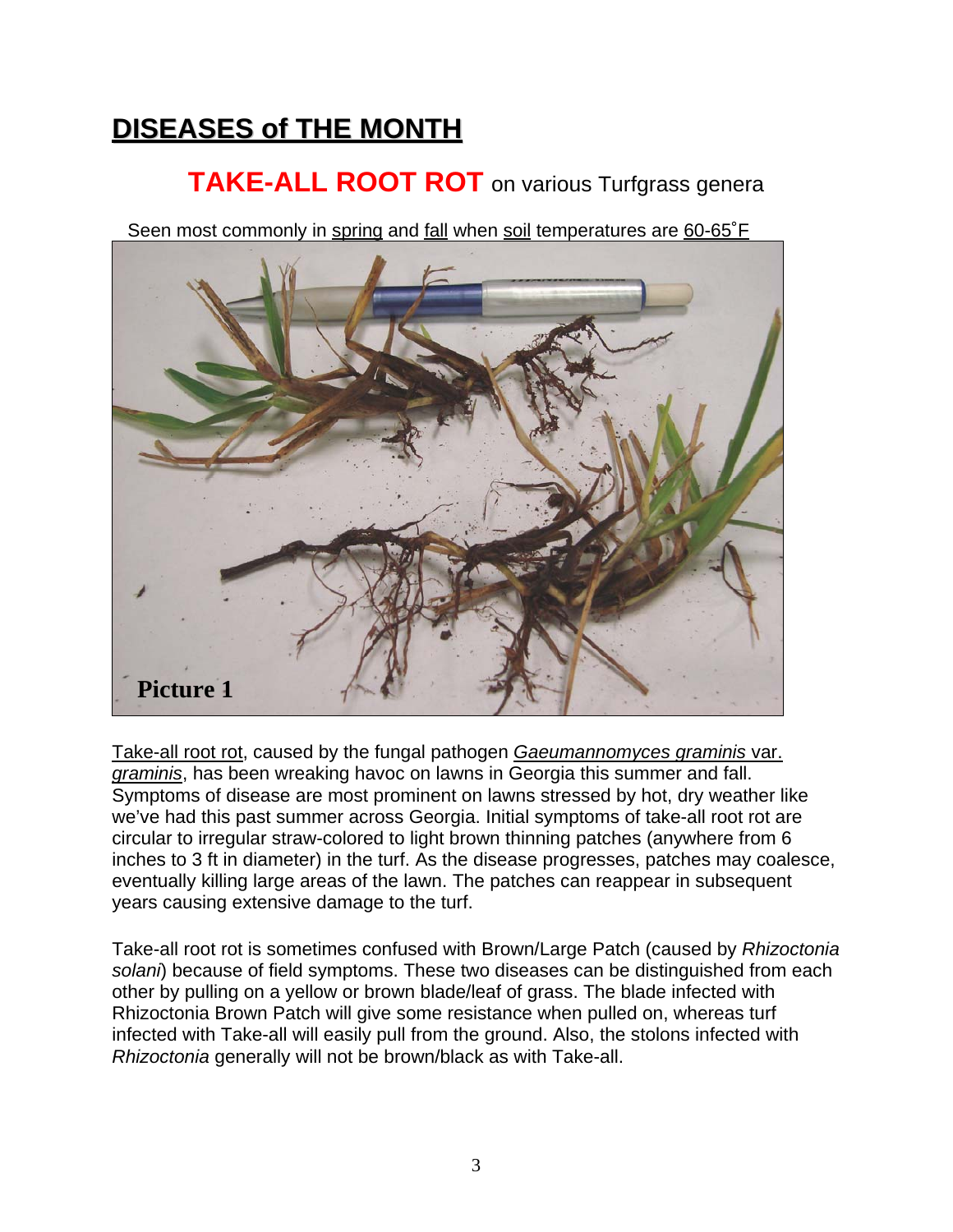

Take-all root rot causes affected stolons to be easily pulled from the ground because of the root rot infection that takes place. The roots will be blackened, shortened, and rotted (shown above in Picture 1). Under a dissecting microscope, one can see the brown/black ectotrophic (external) mycelia of the fungus growing along the stolon (shown above in Picture 2). This growth will produce structures within the grass tissue that can be seen in the compound microscope (by slicing a very thin layer of the stolon and making a slide) and are easily identifiable characters of the pathogen termed hyphophodia (shown below-resembles a puzzle piece).

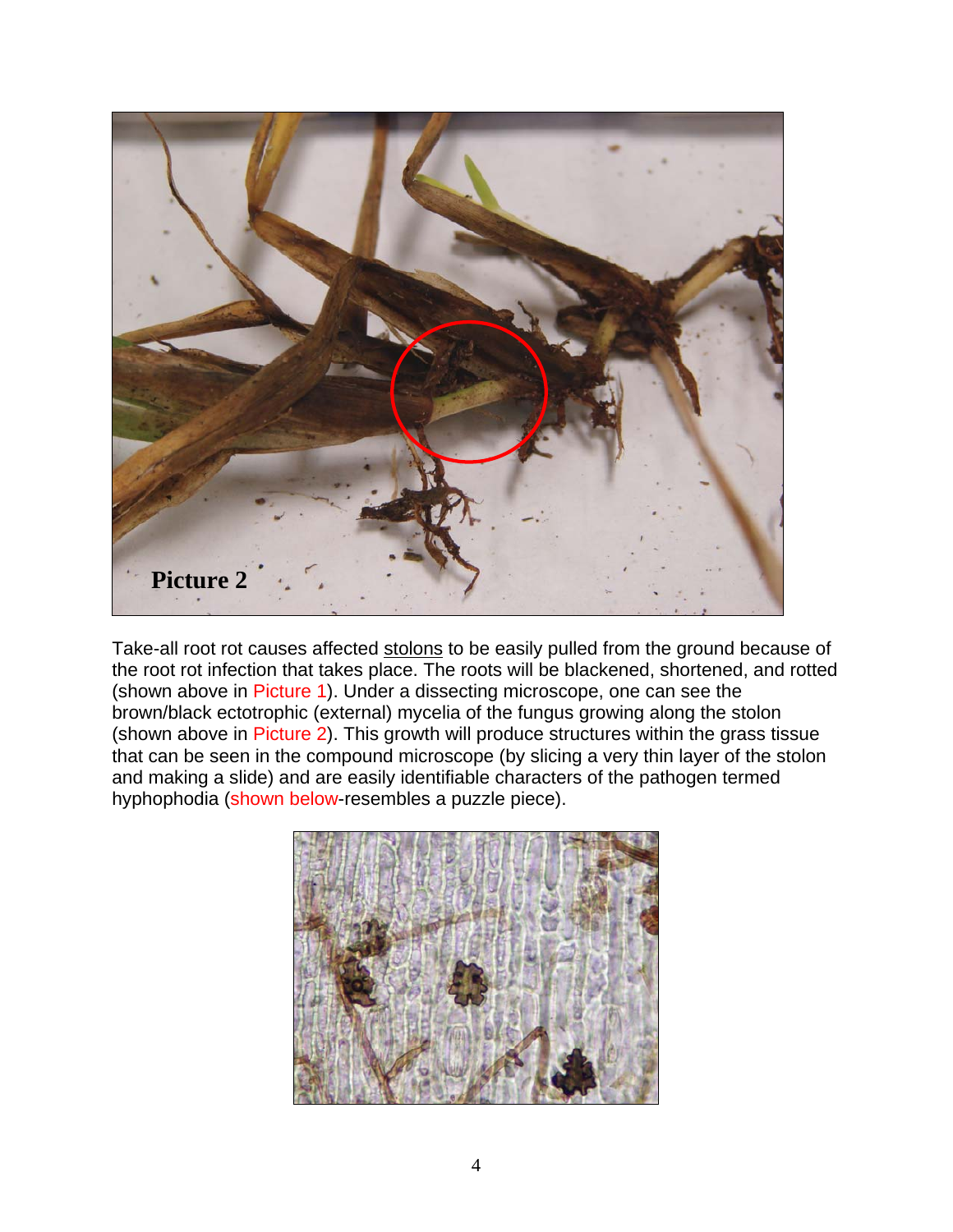#### **Management**

Integrated management is the best approach to preventing and controlling take-all root rot in home lawns. Take-all root rot severity is closely related to soil pH. Maintaining a soil pH below 6.5, preferably between 5.5 and 6.0, will reduce severity of the disease. Acidifying fertilizers (ammonium-based fertilizers, such as ammonium sulfate) can be used once a pH test has been conducted to determine the nutrient content of a particular lawn. Manganese deficiency also increases the severity of take-all, so supplements of this nutrient can be applied, if needed. Fungicides are available for homeowners but have limited efficacy and are more beneficial when applied preventively. (When the disease is discovered by the homeowner, it is usually too late for preventive control). Fungicides can also help with subsequent infections. Since take-all root rot is associated with stressed lawns, management for this disease involves good cultural practices, such as:

- 1) Good surface and sub-surface DRAINAGE (core-aeration of the lawn in the spring and removing the cores produced);
- 2) Water infrequently but deeply (watering once a week at a depth of 3-4" is sufficient);
- 3) Proper fertilization (this depends on the turfgrass Genus and species and site conditions-sunny or shady; for example, Centipede grass lawns should only receive 1 lb Nitrogen/year-half in spring and half in fall);
- 4) Proper mowing height for your particular turfgrass species;
- 5) Avoiding application of herbicides to damaged areas of the lawn (St. Augustine, for example, does not have a high tolerance for herbicides);
- 6) More recently, a professor from Texas A&M, Dr. Phillip Colbaugh, has found that applying a sphagnum peat moss topdressing to St. Augustinegrass has proven to reduce symptoms of Take-all root rot in home lawns. Additional information on the application and rate (recommended 3.8 cu ft. sphagnum peat moss/1000 sq ft) can be found at

[http://dallas.tamu.edu/People/pcolbaugh/PeatmossPoster\(051605\).pdf.](http://dallas.tamu.edu/People/pcolbaugh/PeatmossPoster(051605).pdf)

7) Lastly, if chemicals must be used, application in the fall (before dormancy) and early spring will prove to be most effective. Immunox Lawn Disease Control (active ingredient: Myclobutanil) is one registered fungicide available to homeowners at local retail garden centers for control of this disease. Fungicides containing Triadimefon (Bayleton), such as Bayer Advanced Fungus Control for Lawns, are also registered to help manage Take-all root rot. Remember if applying fungicides to ALWAYS read and follow label directions carefully.

### **ALGAL LEAF SPOT** (see images below)

Causal Agent: *Cephaleuros virescens*

Common Hosts: Magnolia & Camellia

(Other hosts: Azalea, Holly, Honeysuckle, Live Oak, Mahonia, Maple, Privet, Sumac, Sweet gum, and Wax myrtle)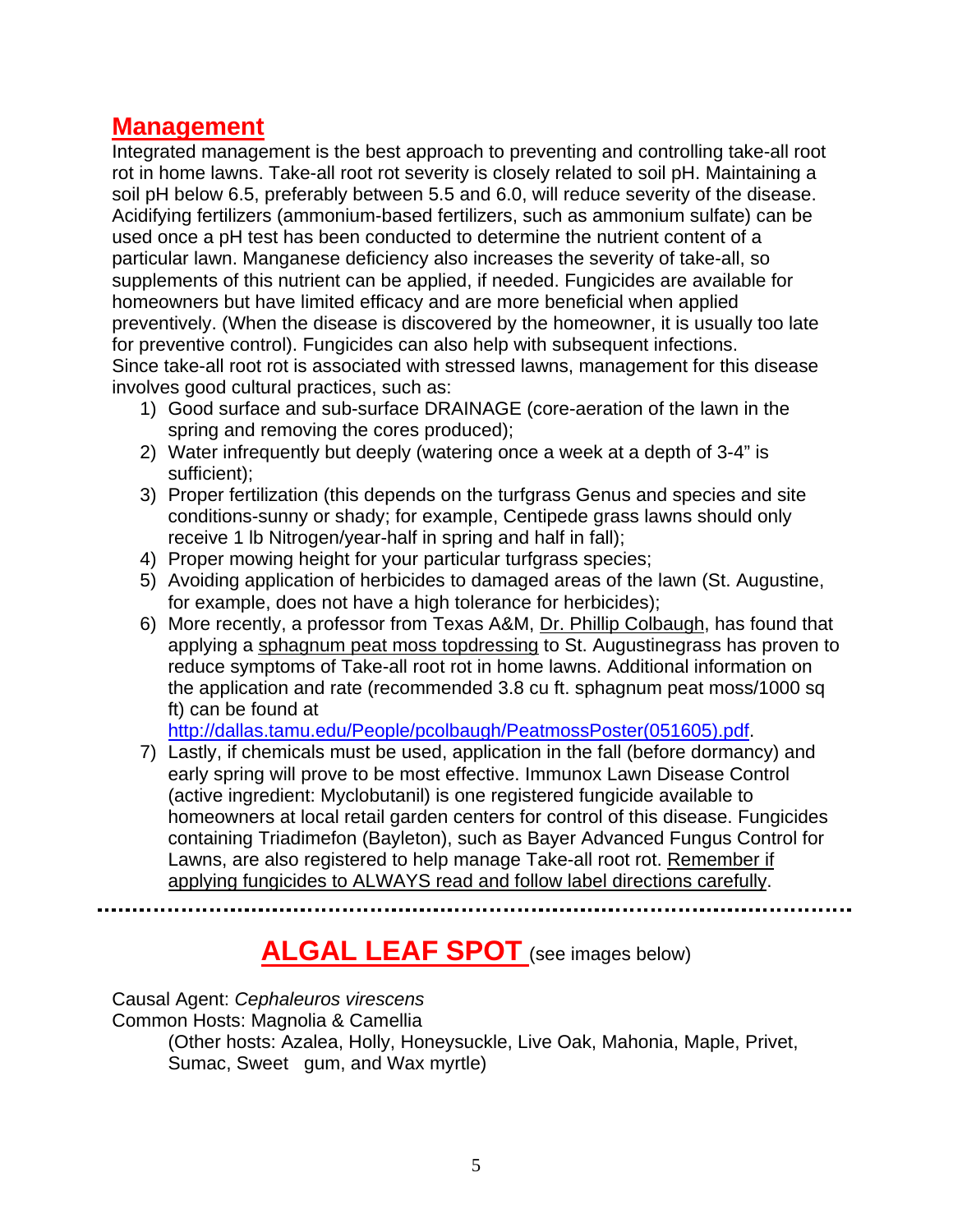We have received multiple samples in the Homeowner IPM Clinic this fall with Algal Leaf Spot. Symptoms of this pathogen include: pale green or pale red superficial colonies that have a netlike pattern on leaf surfaces. The colonies are usually circular and appear as rough and/or raised spots on host leaves. The margins of the colonies are often times wavy or feathered. Twigs and branches are also sites of infection and symptoms include cracking, formation of a shallow canker, and subsequent girdling and death of the limb/twig. The pathogen remains conspicuous until symptoms occur which usually follows rainy, wet weather in the fall and spring. The pathogen *C. virescens* is most damaging to weakened, stressed plants growing in direct sunlight after abundant rainfall.

Management of algal leaf spot can be achieved primarily by sanitation. If the infection is superficial (on leaf surfaces), remove infected attached and fallen leaves and destroy and/or eliminate them from the planting site. If the infection is occurring on woody tissue such as limbs or branches, prune the affected areas and discard them properly. Also, increasing air circulation around the plants and improving soil drainage will help prevent future infections. Copper sprays, such as Bordeaux's mixture (8 tbsp. /gal.) or Kocide 101, can be used preventively but are usually unnecessary. Remember when applying fungicides to ALWAYS read and follow label directions carefully.



Algal leaf spot on **CAMELLIA**: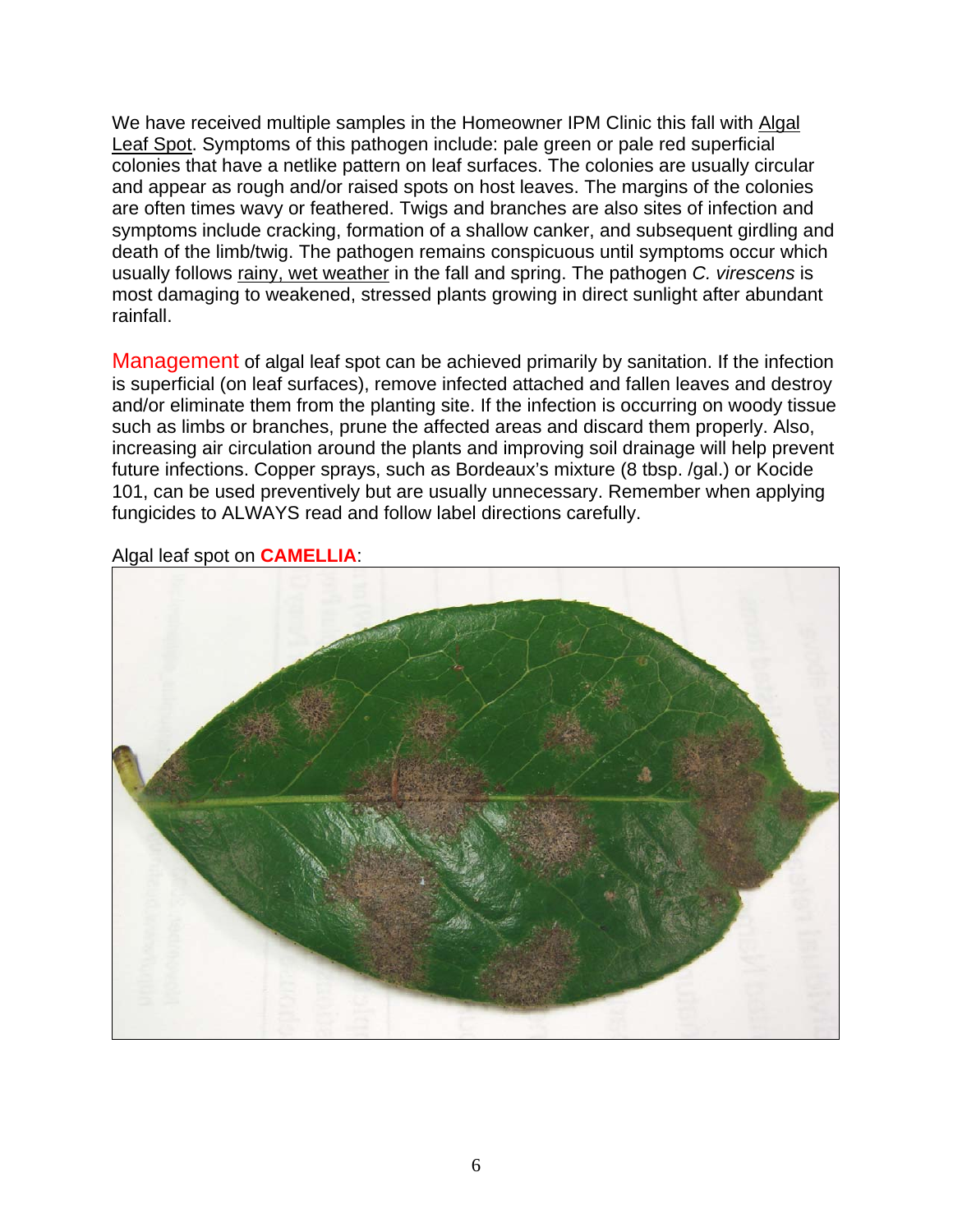

## NOVEMBER PLANT DISEASE TIPS:

Now that fall has arrived, many landscape plants and warm-season turfgrasses will begin to go dormant. During this time, homeowners can focus their efforts on cleaningup their yards in preparation for the following spring. SANITATION is the foundation for preventing plant disease problems. Since pathogens can survive the winter in plant debris, raking, burning, and/or discarding fallen leaf debris both beneath landscape plants and throughout the yard will help eliminate inoculum for future plant disease infections. Pruning cankers and dead limbs from trees and shrubs within the yard will also help to eradicate pathogens. Remember to prune cankers 4 to 6 inches below the affected area and disinfest pruners between cuts with a 10% bleach solution in water.

Remove and destroy all annuals, vines and fruits of old vegetables, old rose canes, and any other dead plant parts that could potentially harbor pathogens until the following spring.

Composting as a method to dispose of plant debris will kill most plant pathogens if done properly. Some soil-borne pathogens will survive this process though. For more information on composting, see the following publication: <http://pubs.caes.uga.edu/caespubs/pubcd/c816-w.html>.

Remember PREVENTION is the best management practice for plant disease control in the homescape.